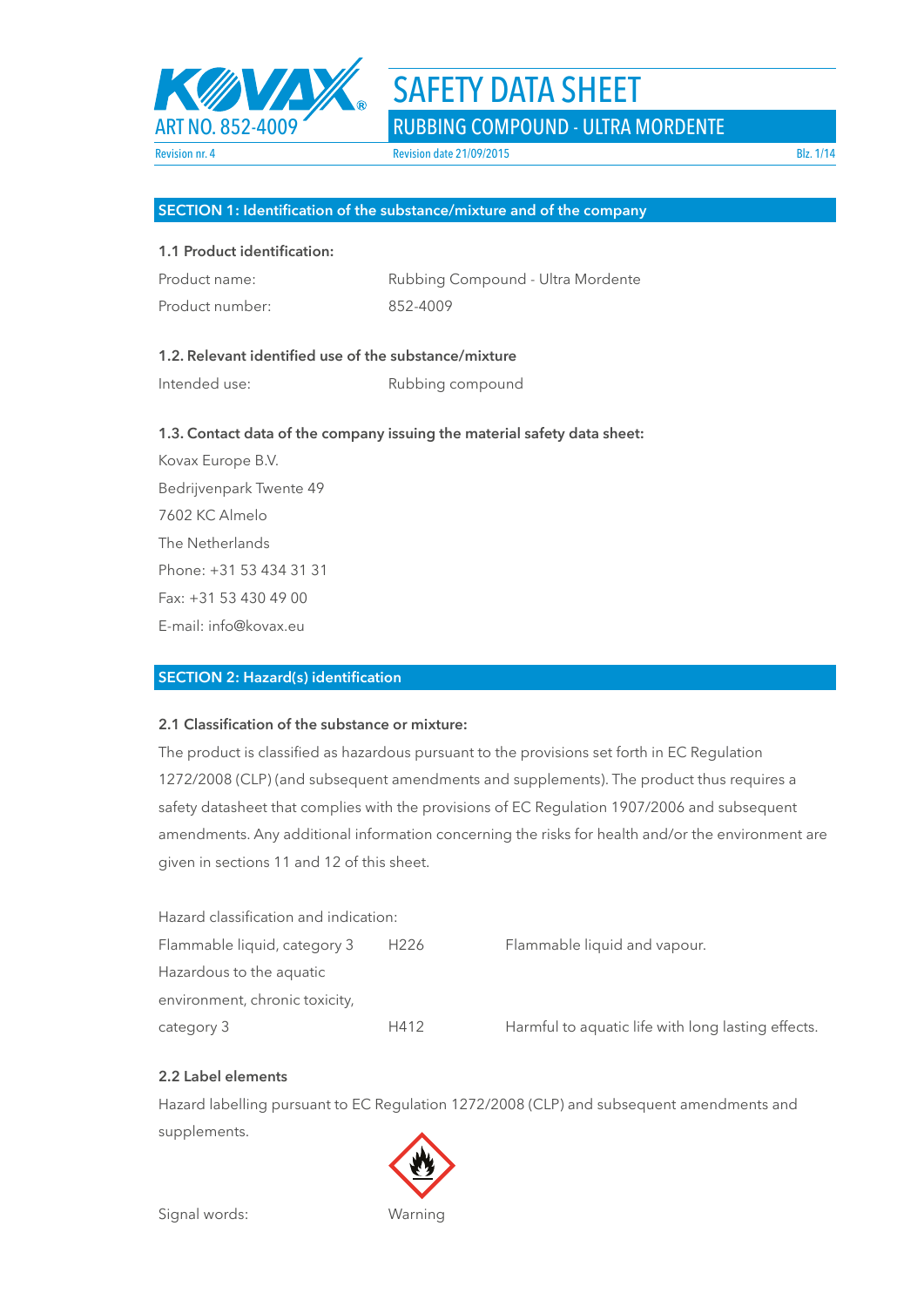

ART NO. 852-4009 - RUBBING COMPOUND - ULTRA MORDENTE Page 2/14

| Hazard statements:        |                                                                  |
|---------------------------|------------------------------------------------------------------|
| H <sub>226</sub>          | Flammable liquid and vapour.                                     |
| H412                      | Harmful to aquatic life with long lasting effects.               |
|                           |                                                                  |
| Precautionary statements: |                                                                  |
| P210                      | Keep away from heat, hot surfaces, sparks, open flames and other |
|                           | ignition sources. No smoking.                                    |
| P233                      | Keep container tightly closed.                                   |
| P280                      | Wear protective gloves / eye protection / face protection.       |
| P303+P361+P353            | IF ON SKIN (or hair): take off immediately all contaminated      |
|                           | clothing. Rinse skin with water / shower.                        |
| P370+P378                 | In case of fire: use CO2 or powder to extinguish.                |
|                           |                                                                  |

## **2.3 Other hazards**

On the basis of available data, the product does not contain any PBT or vPvB in percentage greater than 0,1%.

## **SECTION 3: Composition/information on ingredients**

## **3.1 Substances**

Information not relevant.

## **3.2 Mixtures**

| CHEROSENE (PETROLIO), IDRODESOLFORATO; CHEROSENE - NON SPECIFICATO |               |              |                  |           |                                          |  |
|--------------------------------------------------------------------|---------------|--------------|------------------|-----------|------------------------------------------|--|
| CAS-<br>number                                                     | EC-<br>number | <b>INDEX</b> | Reg. no.         | Conc. %   | <b>Classification</b><br>1272/2008 (CLP) |  |
| 64742-81-0                                                         | 265-184-9     | 649-423-00-8 | 01-2119462828-25 | $10 - 30$ | H <sub>226</sub><br>Flam. Liq. 3         |  |
|                                                                    |               |              |                  |           | H304<br>Asp. Tox. 1                      |  |
|                                                                    |               |              |                  |           | H411<br>Aquatic Chronic                  |  |

| DISTILLATI (PETROLIO), NAFTENICI LEGGERI 'HYDROTREATING'; OLIO BASE - NON<br><b>SPECIFICATO</b> |               |              |                                |         |                                           |  |  |
|-------------------------------------------------------------------------------------------------|---------------|--------------|--------------------------------|---------|-------------------------------------------|--|--|
| CAS-<br>number                                                                                  | EC-<br>number | <b>INDEX</b> | Reg. no.                       |         | Conc. % Classification<br>1272/2008 (CLP) |  |  |
| 64742-53-6 265-156-6                                                                            |               |              | 649-466-00-2 01-21194847077-27 | $5 - 9$ | H304<br>Asp. Tox. 1                       |  |  |
|                                                                                                 |               |              |                                |         | Note L                                    |  |  |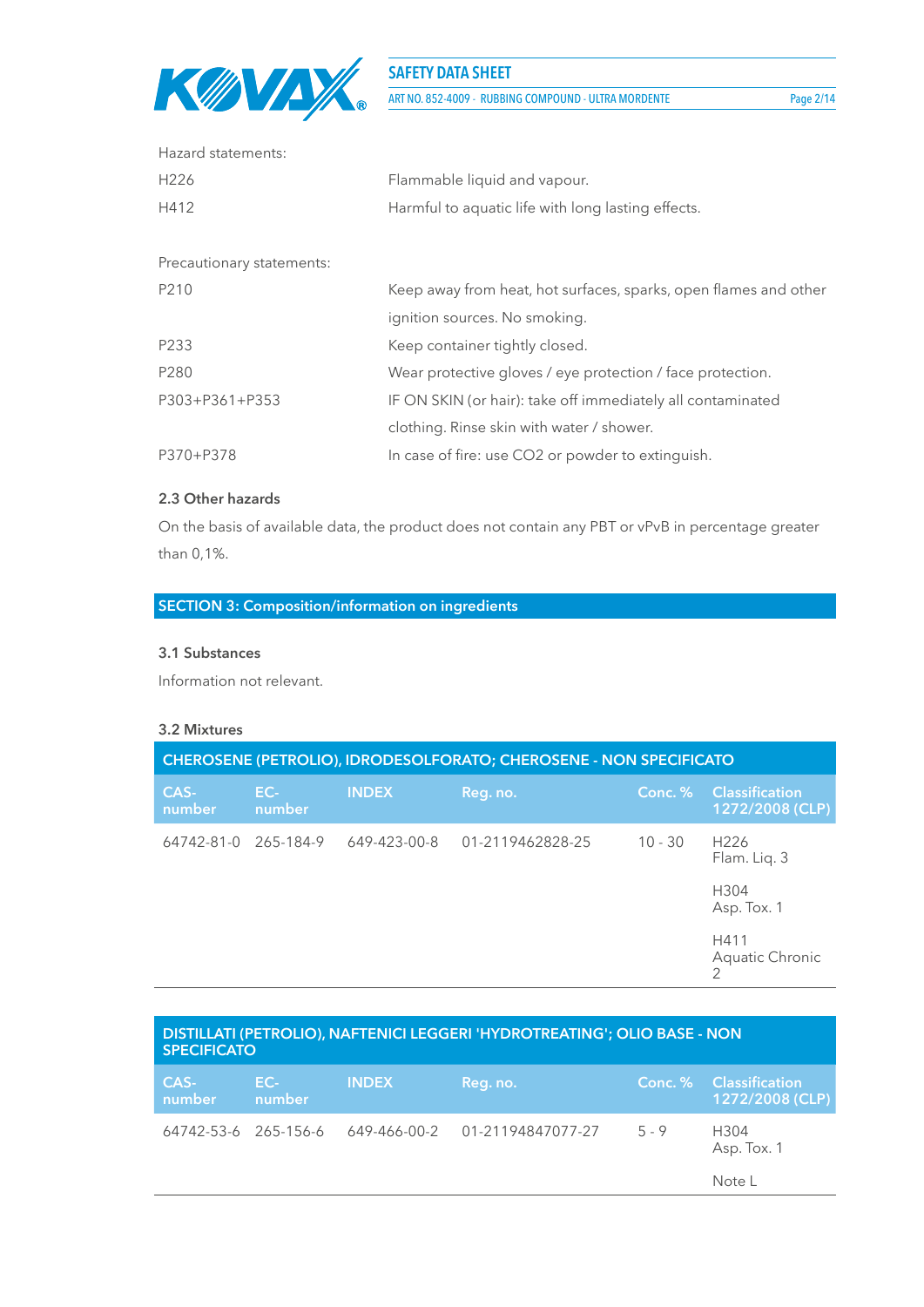

ART NO. 852-4009 - RUBBING COMPOUND - ULTRA MORDENTE Page 3/14

| <b>TRIETHANOLAMINE</b> |               |              |          |         |                                           |  |  |
|------------------------|---------------|--------------|----------|---------|-------------------------------------------|--|--|
| CAS-<br>number         | EC-<br>number | <b>INDEX</b> | Reg. no. |         | Conc. % Classification<br>1272/2008 (CLP) |  |  |
| 102-71-6               | 203-049-8     | $\sim$ $-$   |          | $1 - 5$ |                                           |  |  |

| <b>IDROCARBURI C12-C15 N-ISO-ALCANI CICLICI &lt;2% AROMATICI</b> |               |              |                  |           |                                                  |  |  |
|------------------------------------------------------------------|---------------|--------------|------------------|-----------|--------------------------------------------------|--|--|
| CAS-<br>number                                                   | EC-<br>number | <b>INDEX</b> | Reg. no.         |           | <b>Conc. % Classification</b><br>1272/2008 (CLP) |  |  |
|                                                                  | 920-107-4     |              | 01-2119453414-43 | $0.5 - 1$ | H304 Asp. Tox. 1                                 |  |  |
|                                                                  |               |              |                  |           | <b>EUH066</b>                                    |  |  |

Note: Upper limit is not included into the range.

The full wording of hazard (H) phrases is given in section 16 of the sheet.

| <b>SECTION 4: First-aid measures</b>  |                                                                                                                                                                              |
|---------------------------------------|------------------------------------------------------------------------------------------------------------------------------------------------------------------------------|
| 4.1 Description of first aid measures |                                                                                                                                                                              |
| EYES:                                 | Remove contact lenses, if present. Wash immediately with plenty<br>of water for at least 15 minutes, opening the eyelids fully. If<br>problem persists, seek medical advice. |
| SKIN:                                 | Remove contaminated clothing. Rinse skin with a shower<br>immediately. Get medical advice/attention immediately. Wash<br>contaminated clothing before using it again.        |
| <b>INHALATION:</b>                    | Remove to open air. If the subject stops breathing, administer<br>artificial respiration. Get medical advice/attention immediately.                                          |
| INGESTION:                            | Get medical advice/attention immediately. Do not induce<br>vomiting. Do not administer anything not explicitly authorised<br>by a doctor.                                    |

## **4.2 Most important symptoms and effects, both acute and delayed**

For symptoms and effects caused by the contained substances, see chap. 11.

**4.2 Indication of any immediate medical attention and special treatment needed** Information not available.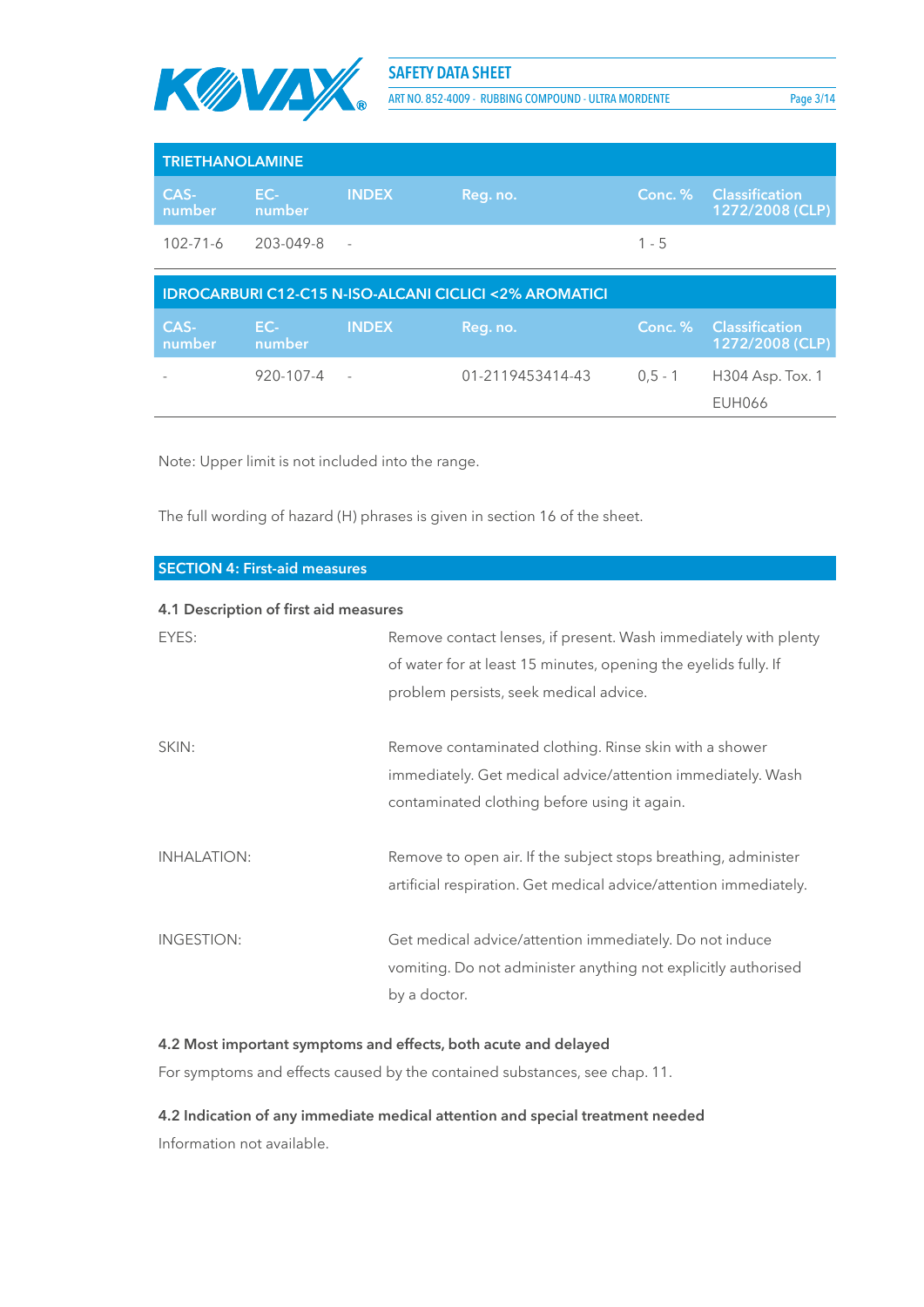

ART NO. 852-4009 - RUBBING COMPOUND - ULTRA MORDENTE Page 4/14

## **SECTION 5: Fire-fighting measures**

## **5.1 Extinguishing media**

SUITABLE EXTINGUISHING EQUIPMENT

The extinguishing equipment should be of the conventional kind: carbon dioxide, foam, powder and water spray.

## UNSUITABLE EXTINGUISHING EQUIPMENT

Do not use jets of water. Water is not effective for putting out fires but can be used to cool containers exposed to flames to prevent explosions.

## **5.2 Special hazards arising from the substance or mixture**

HAZARDS CAUSED BY EXPOSURE IN THE EVENT OF FIRE Excess pressure may form in containers exposed to fire at a risk of explosion. Do not breathe combustion products.

## **5.3 Advice for fire-fighters**

## GENERAL INFORMATION

Use jets of water to cool the containers to prevent product decomposition and the development of substances potentially hazardous for health. Always wear full fire prevention gear. Collect extinguishing water to prevent it from draining into the sewer system. Dispose of contaminated water used for extinction and the remains of the fire according to applicable regulations.

## SPECIAL PROTECTIVE EQUIPMENT FOR FIRE-FIGHTERS

Normal fire fighting clothing i.e. fire kit (BS EN 469), gloves (BS EN 659) and boots (HO specification A29 and A30) in combination with self-contained open circuit positive pressure compressed air breathing apparatus (BS EN 137).

### **SECTION 6: Accidental release measures**

#### **6.1 Personal precautions, protective equipment and emergency procedures**

Block the leakage if there is no hazard.

Wear suitable protective equipment (including personal protective equipment referred to under Section 8 of the safety data sheet) to prevent any contamination of skin, eyes and personal clothing. These indications apply for both processing staff and those involved in emergency procedures.

#### **6.2 Environmental precautions**

The product must not penetrate into the sewer system or come into contact with surface water or ground water.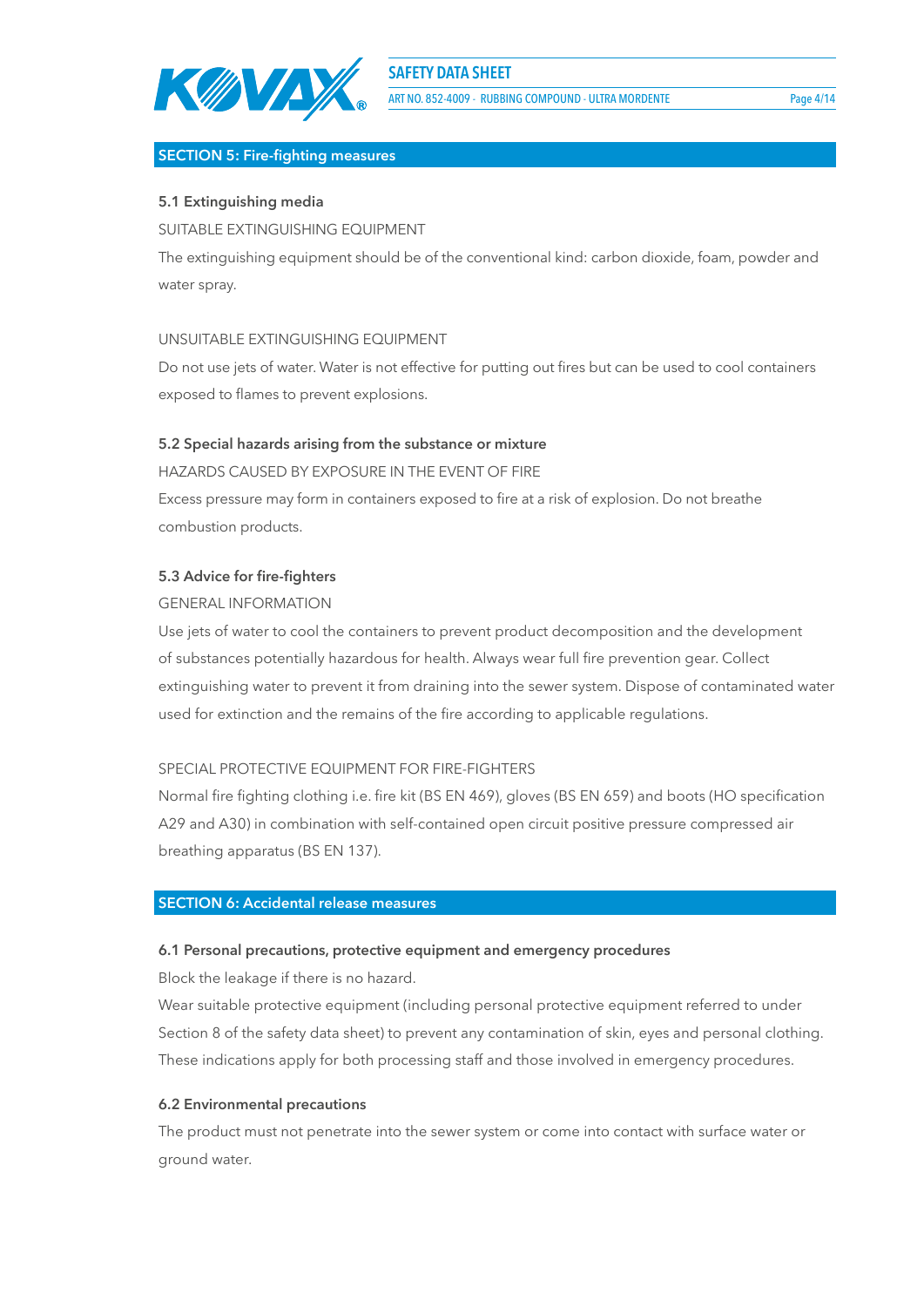

ART NO. 852-4009 - RUBBING COMPOUND - ULTRA MORDENTE Page 5/14

### **6.3 Methods and material for containment and cleaning up**

Collect the leaked product into a suitable container. Evaluate the compatibility of the container to be used, by checking section 10. Absorb the remainder with inert absorbent material.

Make sure the leakage site is well aired. Check incompatibility for container material in section 7.

Contaminated material should be disposed of in compliance with the provisions set forth in point 13.

## **6.4 Reference to other sections**

Any information on personal protection and disposal is given in sections 8 and 13.

## **SECTION 7: Handling and storage**

## **7.1 Precautions for safe handling**

Keep away from heat, sparks and naked flames; do not smoke or use matches or lighters. Without adequate ventilation, vapours may accumulate at ground level and, if ignited, catch fire even at a distance, with the danger of backfire. Avoid bunching of electrostatic charges. Do not eat, drink or smoke during use. Remove any contaminated clothes and personal protective equipment before entering places in which people eat. Avoid leakage of the product into the environment.

## **7.2 Conditions for safe storage, including any incompatibilities**

Store only in the original container. Store in a well ventilated place, keep far away from sources of heat, naked flames and sparks and other sources of ignition. Keep containers away from any incompatible materials, see section 10 for details.

#### **7.3 Specific end uses**

Information not available.

#### **SECTION 8: Exposure controls / personal protection**

# **8.1 Control parameters** Regulatory References:

|            | AUS Österreich | Grenzwerteverordnung 2011 - GKV 2011                            |
|------------|----------------|-----------------------------------------------------------------|
| BEL        | Belgique       | AR du 11/3/2002. La liste est mise à jour pour 2010             |
| DEU        | Deutschland    | MAK-und BAT-Werte-Liste 2012                                    |
| ESP        | España         | INSHT - Límites de exposición profesional para agentes químicos |
|            |                | en España 2015                                                  |
| <b>IRL</b> | Eire           | Code of Practice Chemical Agent Regulations 2011                |
| <b>ITA</b> | Italia         | Decreto Legislativo 9 Aprile 2008, n.81                         |
|            | NLD Nederland  | Databank of the social and Economic Concil of Netherlands (SER) |
|            |                | Values, AF 2011:18                                              |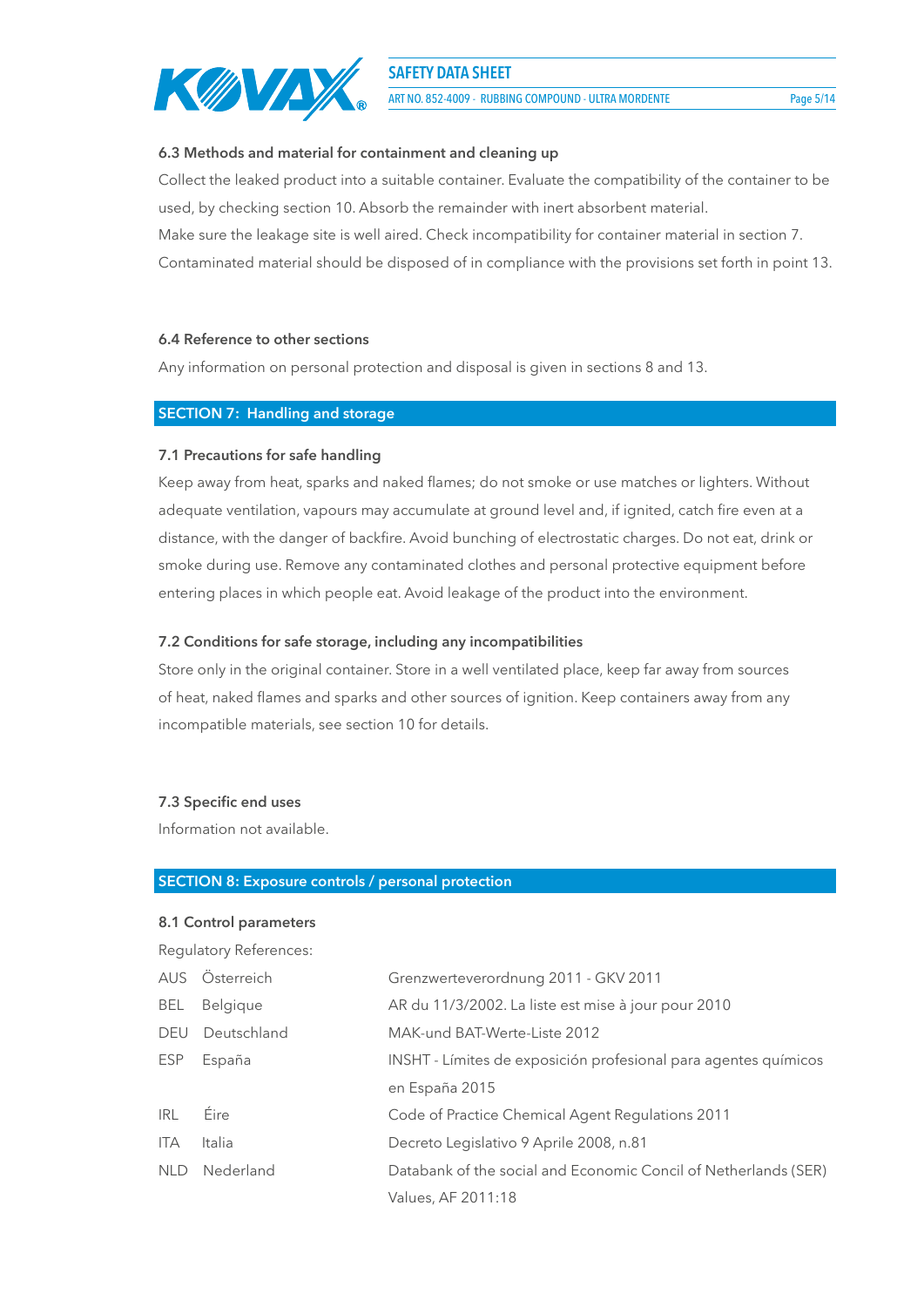

ART NO. 852-4009 - RUBBING COMPOUND - ULTRA MORDENTE Page 6/14

| EU. | OFI FU     | Directive 2009/161/EU; Directive 2006/15/EC; Directive 2004/37/ |
|-----|------------|-----------------------------------------------------------------|
|     |            | EC; Directive 2000/39/EC.                                       |
|     | TI V-ACGIH | ACGIH 2014                                                      |

## **CHEROSENE (PETROLIO), IDRODESOLFORATO; CHEROSENE - NON SPECIFICATO**

| Threshold Limit Value. |                |                   |     |                   |     |  |  |
|------------------------|----------------|-------------------|-----|-------------------|-----|--|--|
| TWA/8h<br>STEL/15min   |                |                   |     |                   |     |  |  |
| <b>Type</b>            | <b>Country</b> | mg/m <sup>3</sup> | ppm | mg/m <sup>3</sup> | ppm |  |  |
| <b>MAK</b>             | <b>DEU</b>     | 200               |     |                   |     |  |  |

## **DISTILLATI (PETROLIO), NAFTENICI LEGGERI 'HYDROTREATING'; OLIO BASE - NON SPECIFICATO**

| Threshold Limit Value. |                |                      |     |                   |     |  |  |
|------------------------|----------------|----------------------|-----|-------------------|-----|--|--|
|                        |                | TWA/8h<br>STEL/15min |     |                   |     |  |  |
| <b>Type</b>            | <b>Country</b> | mg/m <sup>3</sup>    | ppm | mg/m <sup>3</sup> | ppm |  |  |
| <b>TLV</b>             | ТA             | C                    |     | 10                |     |  |  |

| <b>TRIETANOLAMMINA</b> |                |                   |     |                   |     |  |
|------------------------|----------------|-------------------|-----|-------------------|-----|--|
| Threshold Limit Value. |                |                   |     |                   |     |  |
|                        |                | TWA/8h            |     | STEL/15min        |     |  |
| <b>Type</b>            | <b>Country</b> | mg/m <sup>3</sup> | ppm | mg/m <sup>3</sup> | ppm |  |
| <b>MAK</b>             | AUS            | 5                 | 0,8 | 10                | 1,6 |  |
| <b>VLEP</b>            | <b>BEL</b>     | 5                 |     |                   |     |  |
| <b>VLA</b>             | <b>ESP</b>     | 5                 |     |                   |     |  |
| OEL                    | <b>IRL</b>     | 5                 |     |                   |     |  |
| <b>MAC</b>             | <b>NLD</b>     | 5                 |     |                   |     |  |
| <b>TLV-ACGIH</b>       |                |                   |     |                   |     |  |

## **IDROCARBURI C12-C15 N-ISO-ALCANI CICLICI <2% AROMATICI**

#### Threshold Limit Value.

|            |                | TWA/8h            |     | STEL/15min        |     |  |
|------------|----------------|-------------------|-----|-------------------|-----|--|
| Type       | <b>Country</b> | mg/m <sup>3</sup> | ppm | mg/m <sup>3</sup> | ppm |  |
| <b>OEL</b> | ΕU             | 200               |     |                   |     |  |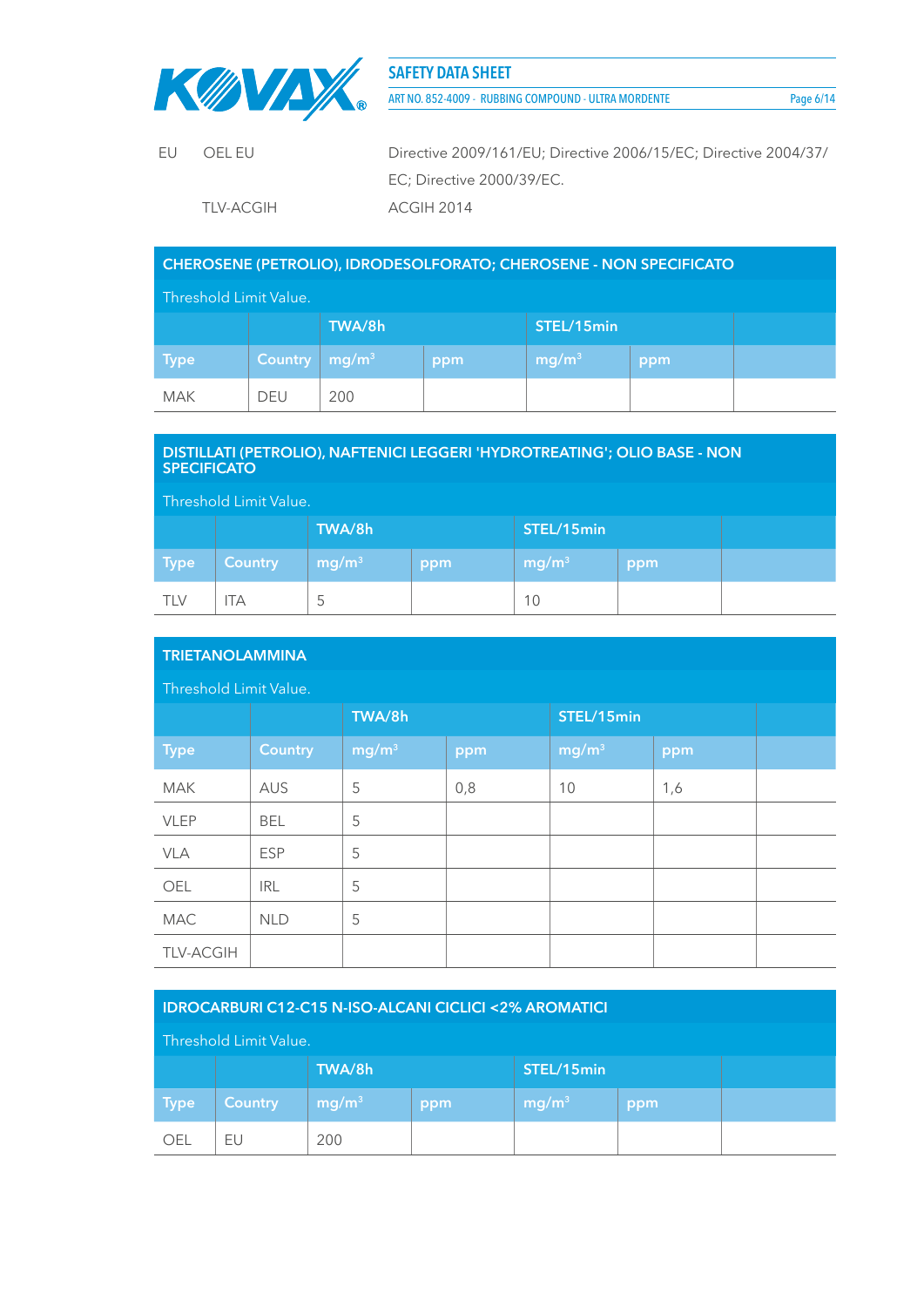

### Legend:

(C) = CEILING ; INHAL = Inhalable Fraction ; RESP = Respirable Fraction ; THORA = Thoracic Fraction.

## **8.2 Exposure controls**

As the use of adequate technical equipment must always take priority over personal protective equipment, make sure that the workplace is well aired through effective local aspiration.

## HAND PROTECTION

Protect hands with category III work gloves (see standard EN 374).

The following should be considered when choosing work glove material: compatibility, degradation, failure time and permeability. The work gloves' resistance to chemical agents should be checked before use, as it can be unpredictable. The gloves' wear time depends on the duration and type of use.

## SKIN PROTECTION

Wear category I professional long-sleeved overalls and safety footwear (see Directive 89/686/EEC and standard EN ISO 20344). Wash body with soap and water after removing protective clothing.

## EYE PROTECTION

Wear airtight protective goggles (see standard EN 166).

#### RESPIRATORY PROTECTION

If the threshold value (e.g. TLV-TWA) is exceeded for the substance or one of the substances present in the product, use a mask with a type A filter whose class (1, 2 or 3) must be chosen according to the limit of use concentration. (see standard EN 14387). In the presence of gases or vapours of various kinds and/or gases or vapours containing particulate (aerosol sprays, fumes, mists, etc.) combined filters are required. Respiratory protection devices must be used if the technical measures adopted are not suitable for restricting the worker's exposure to the threshold values considered. The protection provided by masks is in any case limited. If the substance considered is odourless or its olfactory threshold is higher than the corresponding TLV-TWA and in the case of an emergency, wear open-circuit compressed air breathing apparatus (in compliance with standard EN 137) or external air-intake breathing apparatus (in compliance with standard EN 138). For a correct choice of respiratory protection device, see standard EN 529.

## ENVIRONMENTAL EXPOSURE CONTROLS.

The emissions generated by manufacturing processes, including those generated by ventilation equipment, should be checked to ensure compliance with environmental standards.

## **SECTION 9: Physical and chemical properties**

Appearance paste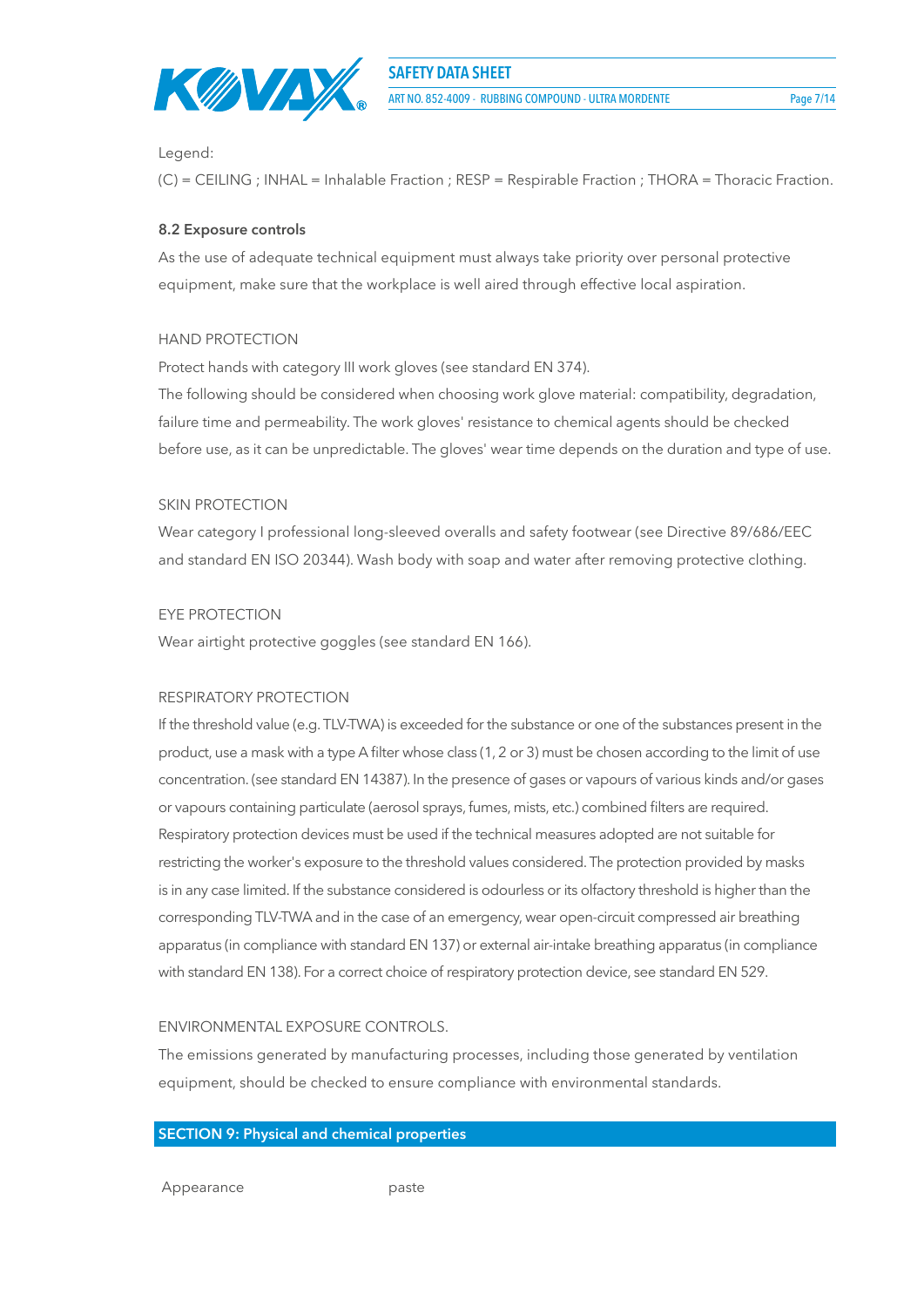

ART NO. 852-4009 - RUBBING COMPOUND - ULTRA MORDENTE Page 8/14

| Colour                                                 | white                                 |
|--------------------------------------------------------|---------------------------------------|
| Odour                                                  | di idrocarburo                        |
| Odour threshold.                                       | Not available.                        |
| pH.                                                    | Not available.                        |
| Melting point / freezing point.                        | Not available.                        |
| Initial boiling point.                                 | Not available.                        |
| Boiling range.                                         | Not available.                        |
| Flash point.                                           | 59 °C.                                |
| Evaporation rate                                       | Not available.                        |
| Flammability (solid, gas)                              | Not available.                        |
| Lower inflammability limit.                            | Not available.                        |
| Upper inflammability limit.                            | Not available.                        |
| Lower explosive limit.                                 | Not available.                        |
| Upper explosive limit.                                 | Not available.                        |
| Vapour pressure.                                       | Not available.                        |
| Vapour density                                         | Not available.                        |
| Relative density.                                      | 1,420 Kg/l                            |
| Solubility                                             | immiscible with water                 |
| Partition coefficient: n-octanol/water. Not available. |                                       |
| Auto-ignition temperature.                             | Not available.                        |
| Decomposition temperature.                             | Not available.                        |
| Viscosity                                              | > 40 sec @23°C (ISO 2431:1993 - 6 mm) |
| <b>Explosive properties</b>                            | Not available.                        |
| Oxidising properties                                   | Not available.                        |

## **9.2. Other information.**

| VOC (Directive 1999/13/EC): | 25,40 % - 360,68 g/litre. |
|-----------------------------|---------------------------|
| VOC (volatile carbon) :     | 22,85 % - 324,46 g/litre. |

## **SECTION 10: Stability and reactivity**

#### **10.1. Reactivity.**

There are no particular risks of reaction with other substances in normal conditions of use.

#### **10.2. Chemical stability.**

The product is stable in normal conditions of use and storage.

## **10.3. Possibility of hazardous reactions.**

The vapours may also form explosive mixtures with the air.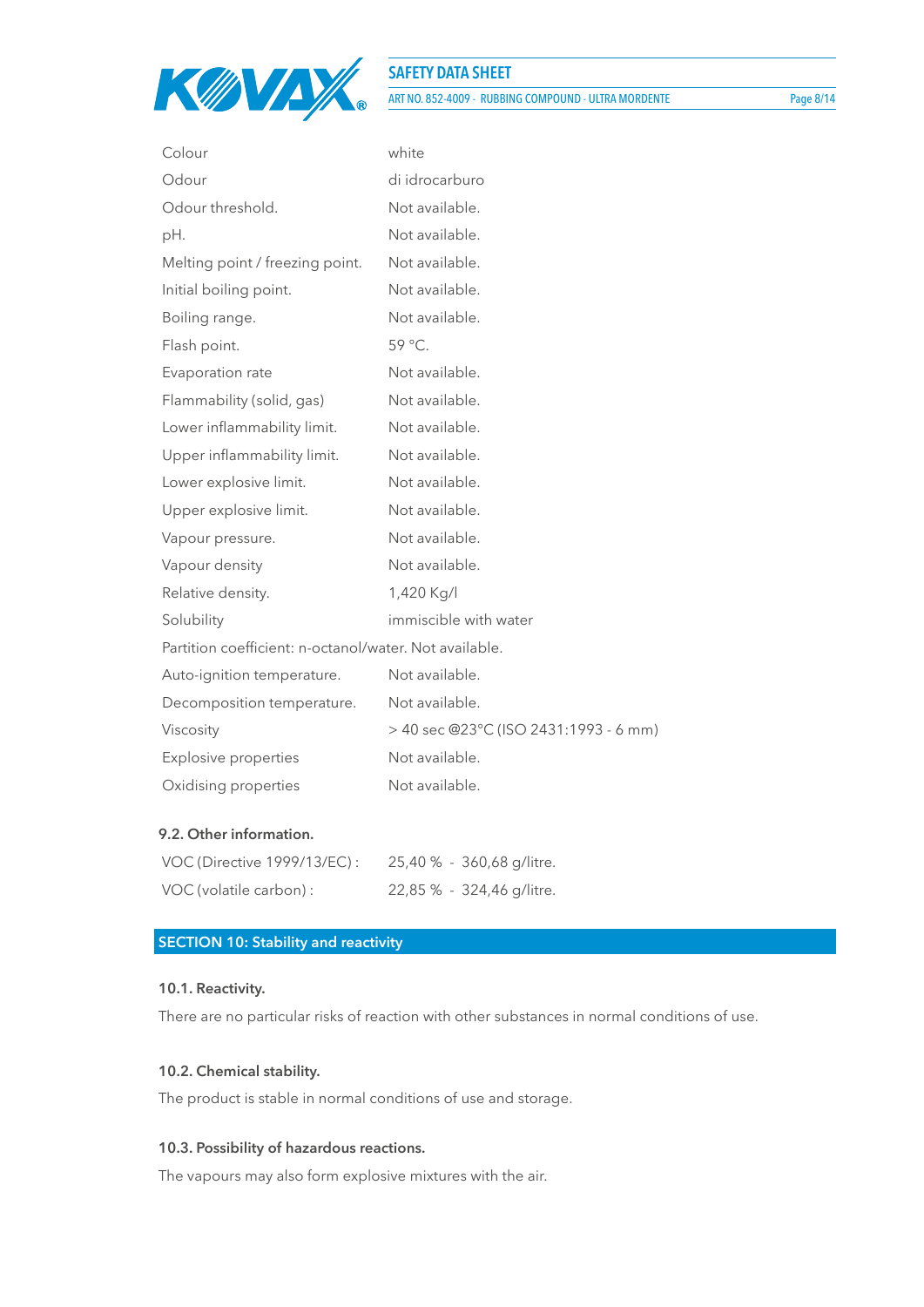

ART NO. 852-4009 - RUBBING COMPOUND - ULTRA MORDENTE Page 9/14

### **10.4. Conditions to avoid.**

Avoid overheating. Avoid bunching of electrostatic charges. Avoid all sources of ignition.

### **10.5. Incompatible materials.**

Information not available.

## **10.6. Hazardous decomposition products.**

In the event of thermal decomposition or fire, gases and vapours that are potentially dangerous to health may be released.

## **SECTION 11: Toxicological information**

According to currently available data, this product has not yet produced health damages. Anyway, it must be handled carefully according to good industrial practices. This product may have slight health effects on sensitive people, by inhalation and/or cutaneous absorption and/or contact with eyes and/ or ingestion.

## **11.1. Information on toxicological effects.**

Idrocarburi C12-C15 n-iso-alcani ciclici <2% aromatici LD50 (Oral).  $>$  5000 mg/kg ratto LD50 (Dermal). > 5000 mg/kg coniglio LC50 (Inhalation). > 4951 mg/m3 ratto

Distillati (petrolio), naftenici leggeri 'hydrotreating'; Olio base - non specificato LD50 (Oral).  $>$  5000 mg/kg ratto LD50 (Dermal). > 2000 mg/kg coniglio LC50 (Inhalation).  $> 5,28$  mg/l 4h ratto

Distillati (petrolio), naftenici leggeri 'hydrotreating'; Olio base - non specificato LD50 (Oral).  $>$  5000 mg/kg ratto LD50 (Dermal). > 2000 mg/Kg coniglio LC50 (Inhalation).  $>$  5,53 mg/l 4h ratto

## TRIETANOLAMMINA

LD50 (Oral). 4190 mg/kg Rat LD50 (Dermal). > 2000 mg/kg Rabbit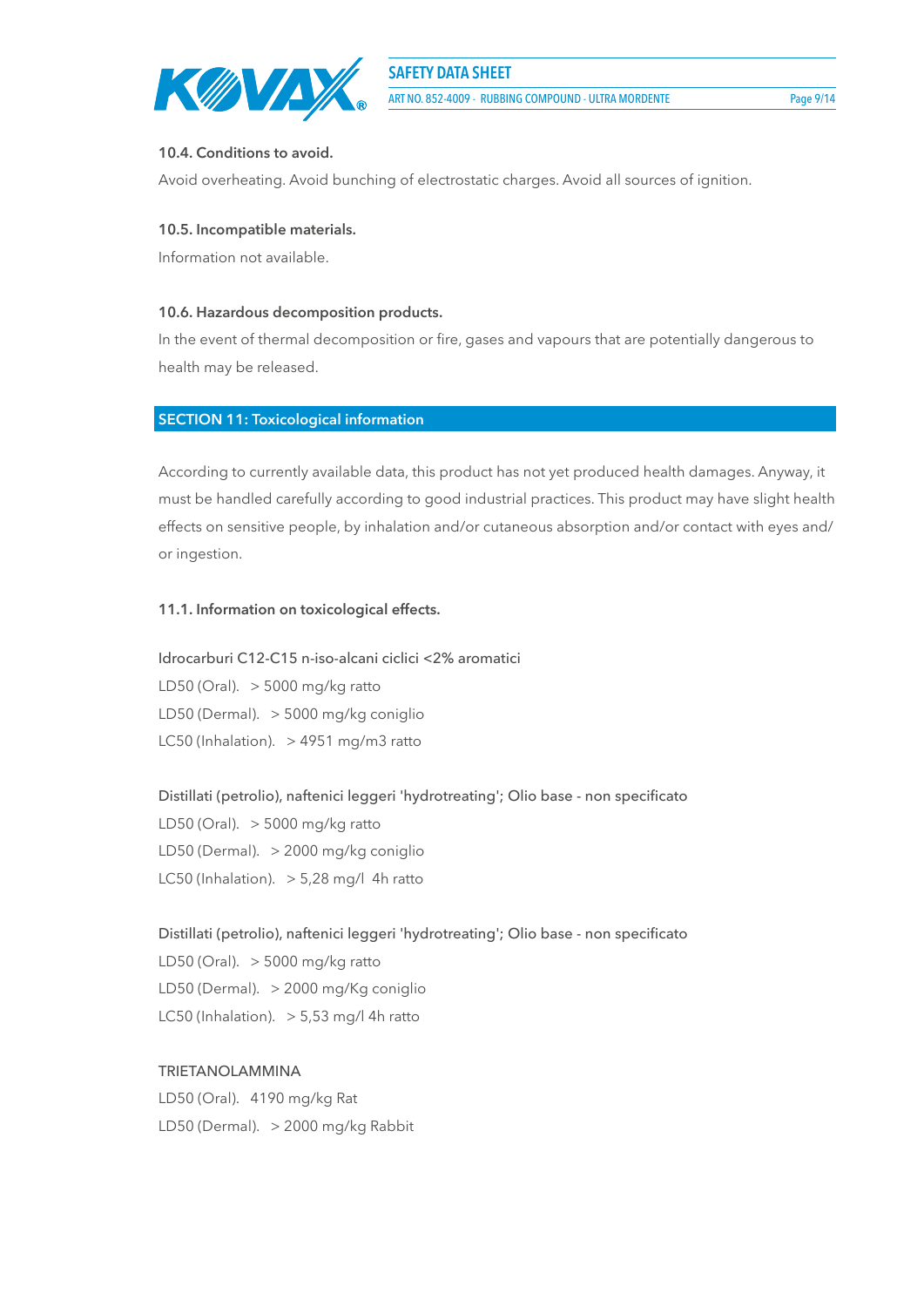

ART NO. 852-4009 - RUBBING COMPOUND - ULTRA MORDENTE Page 10/14

## **SECTION 12: Ecological information**

This product is dangerous for the environment and the aquatic organisms. In the long term, it have negative effects on aquatic environment.

## **12.1. Toxicity.**

Idrocarburi C12-C15 n-iso-alcani ciclici <2% aromatici LC50 - for Fish. 1000 mg/l/96h Pesce EC50 - for Crustacea. 1000 mg/l/48h Daphnia magna EC50 - for Algae / Aquatic Plants. 1000 mg/l/72h Alga

## Distillati (petrolio), naftenici leggeri 'hydrotreating'; Olio base - non specificato

 $LC50 - for Fish.$  > 100 mg/l/96h EC50 - for Algae / Aquatic Plants > 100 mg/l/72h

## **12.2. Persistence and degradability.**

Petroleum distillates, charcoal, vegetable extracts: they are mixtures of paraffinic, naphthenic, diterpenic and aromatic hydrocarbons. Their behaviour on the environment depends on the concentration. In each case use, according to good working practices, avoiding disposal in the environment. As a rule, the product is poorly biodegradable.

## **12.3. Bioaccumulative potential.**

| Distillati (petrolio), naftenici leggeri 'hydrotreating'; Olio base - non specificato |
|---------------------------------------------------------------------------------------|
| > 3.5                                                                                 |
|                                                                                       |
| $-1.75$                                                                               |
| < 3.9                                                                                 |
|                                                                                       |

## **12.4. Mobility in soil.**

Information not available.

## **12.5. Results of PBT and vPvB assessment.**

On the basis of available data, the product does not contain any PBT or vPvB in percentage greater than 0,1%.

## **12.6. Other adverse effects.**

Information not available.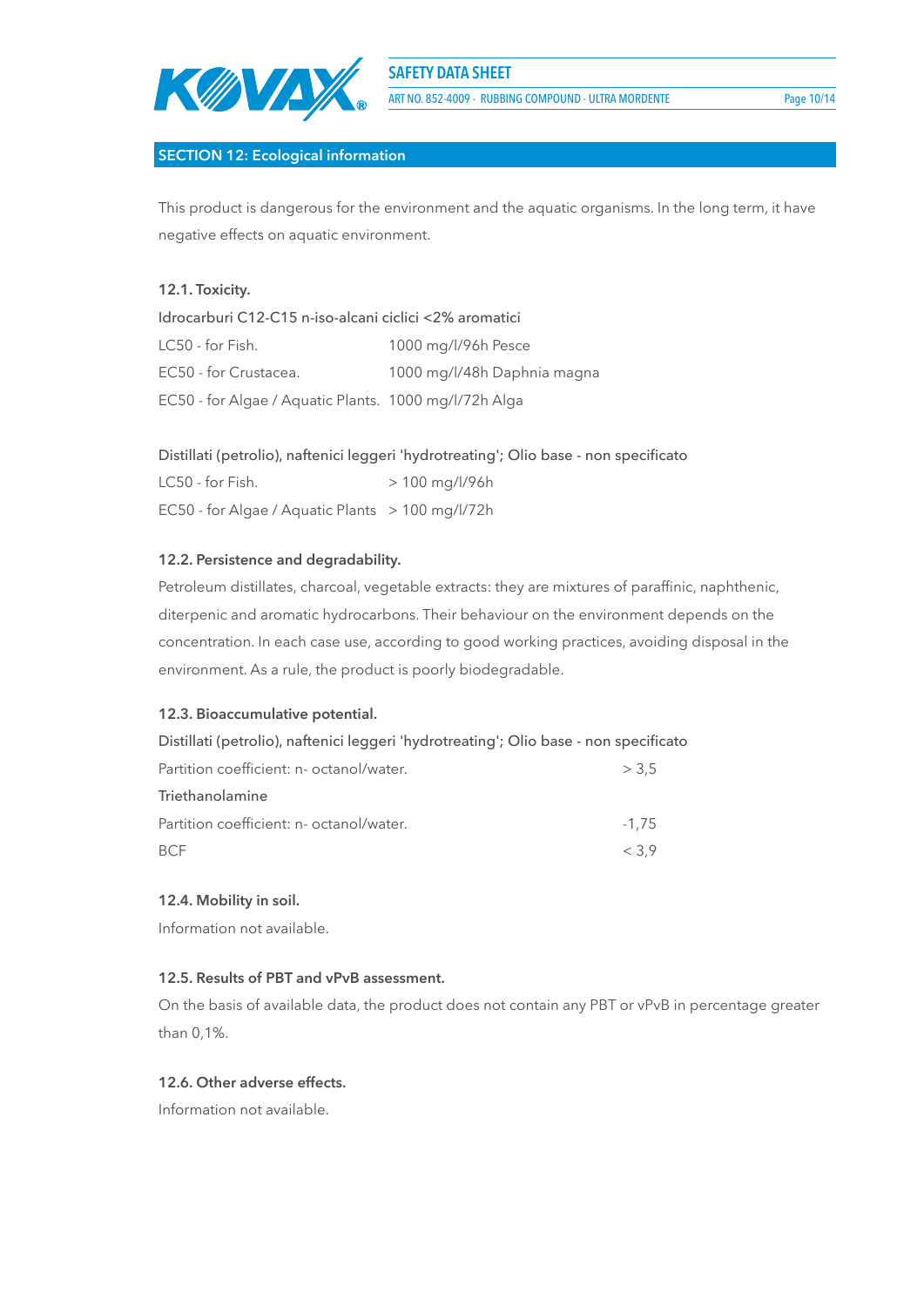

ART NO. 852-4009 - RUBBING COMPOUND - ULTRA MORDENTE Page 11/14

## **SECTION 13: Disposal considerations**

## **13.1. Waste treatment methods.**

Reuse, when possible. Neat product residues should be considered special non-hazardous waste. Disposal must be performed through an authorised waste management firm, in compliance with national and local regulations.

## Contaminated packaging

Contaminated packaging must be recovered or disposed of in compliance with national waste management regulations.

**SECTION 14: Transport information**

#### **14.1. UN number.**

ADR / RID, IMDG, IATA: 1263

The product, if packaged in packages of less than 450 litres, is not subject to ADR regulations as stated in 2.2.3.1.5.

The product, if packaged in packages of less than 30 litres, is not subject to obligations relating to marking, labelling and package testing in accordance with 2.3.2.5 of the IMDG CODE.

## **14.2. UN proper shipping name.**

| ADR/RID: | PAINT RFI ATFD MATFRIAL |
|----------|-------------------------|
| IMDG:    | PAINT RFI ATFD MATFRIAL |
| IATA:    | PAINT RELATED MATERIAL  |

## **14.3. Transport hazard class(es).**

| ADR / RID:                          | Class: 3         | Label: 3               | ø                            |
|-------------------------------------|------------------|------------------------|------------------------------|
| IMDG:                               | Class: 3         | Label: 3               | $\boldsymbol{\mathcal{D}}$   |
| IATA:                               | Class: 3         | Label: 3               | $\boldsymbol{\Omega}$        |
| 14.4. Packing group.                |                  |                        |                              |
| ADR / RID, IMDG, IATA:              | $\mathbf{III}$   |                        |                              |
| 14.5. Environmental hazards.        |                  |                        |                              |
| ADR / RID:                          | <b>NO</b>        |                        |                              |
| 14.6. Special precautions for user. |                  |                        |                              |
| ADR / RID:                          | HIN - Kemler: 30 | Limited Quantities 5 L | Tunnel restriction code(D/E) |

Special Provision: -

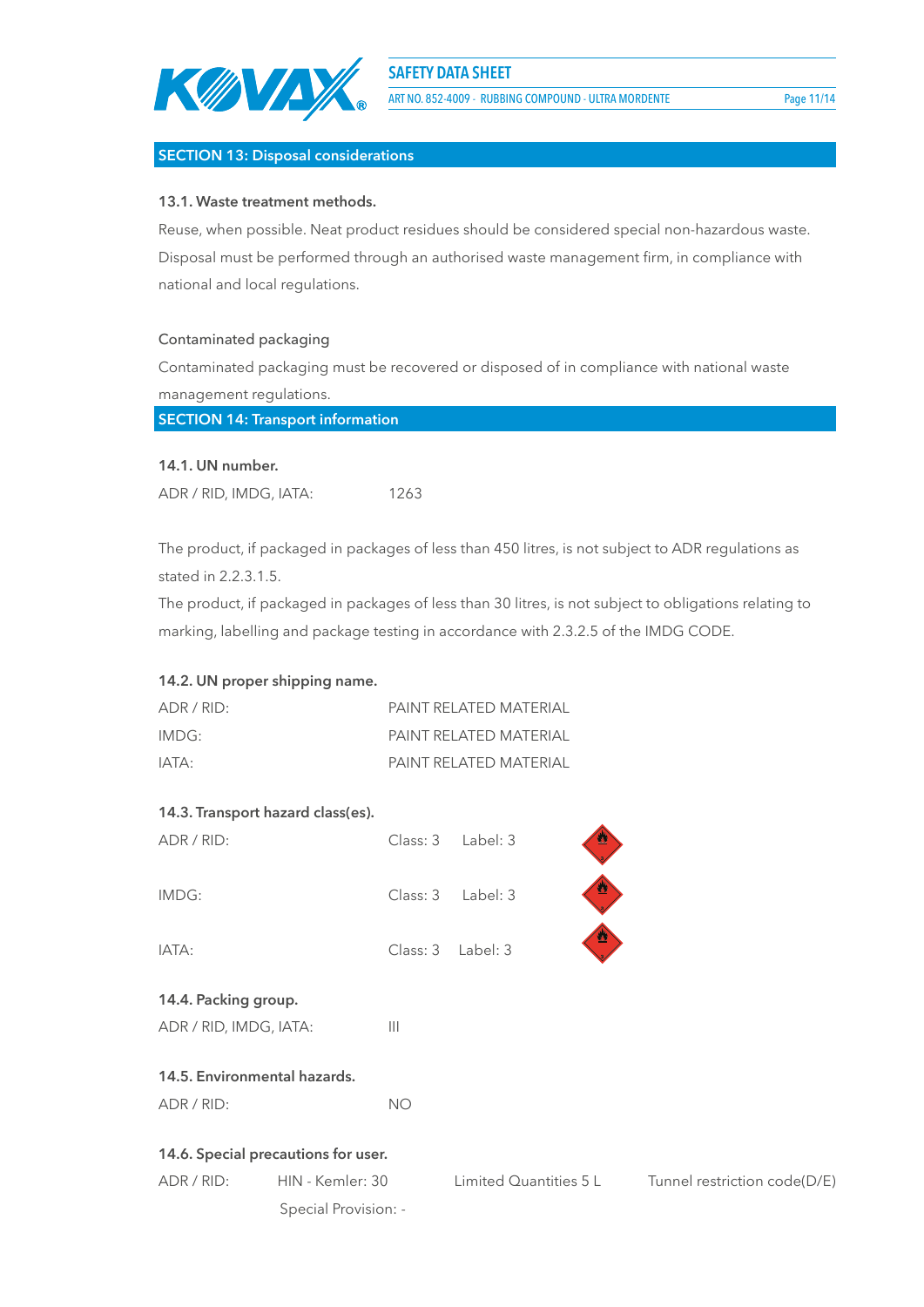

ART NO. 852-4009 - RUBBING COMPOUND - ULTRA MORDENTE Page 12/14

| IMDG: | $EMS: F-E, S-E,$ | Limited Quantities 5 L |                                                     |
|-------|------------------|------------------------|-----------------------------------------------------|
| IATA: | Cargo:           |                        | Maximum quantity: 220 L Packaging instructions: 366 |
|       | Pass.:           | Maximum quantity: 60 L | Packaging instructions: 355                         |

Special Instructions: A3, A72

14.7. Transport in bulk according to Annex II of MARPOL73/78 and the IBC Code. Information not relevant.

# **SECTION 15: Regulatory information**

**15.1. Safety, health and environmental regulations/legislation specific for the substance or mixture.**

| Seveso category.                                                | None.                                                                                                |
|-----------------------------------------------------------------|------------------------------------------------------------------------------------------------------|
| 1907/2006.<br>Product                                           | Restrictions relating to the product or contained substances pursuant to Annex XVII to EC Regulation |
| Point.                                                          | $3 - 40$                                                                                             |
| Substances in Candidate List (Art. 59 REACH).<br>None.          |                                                                                                      |
| Substances subject to authorisarion (Annex XIV REACH).<br>None. |                                                                                                      |
| None.                                                           | Substances subject to exportation reporting pursuant to (EC) Reg. 649/2012:                          |
| Substances subject to the Rotterdam Convention:<br>None.        |                                                                                                      |

Substances subject to the Stockholm Convention: None.

## Healthcare controls.

Information not available.

Product not intended for uses provided for by Dir. 2004/42/CE.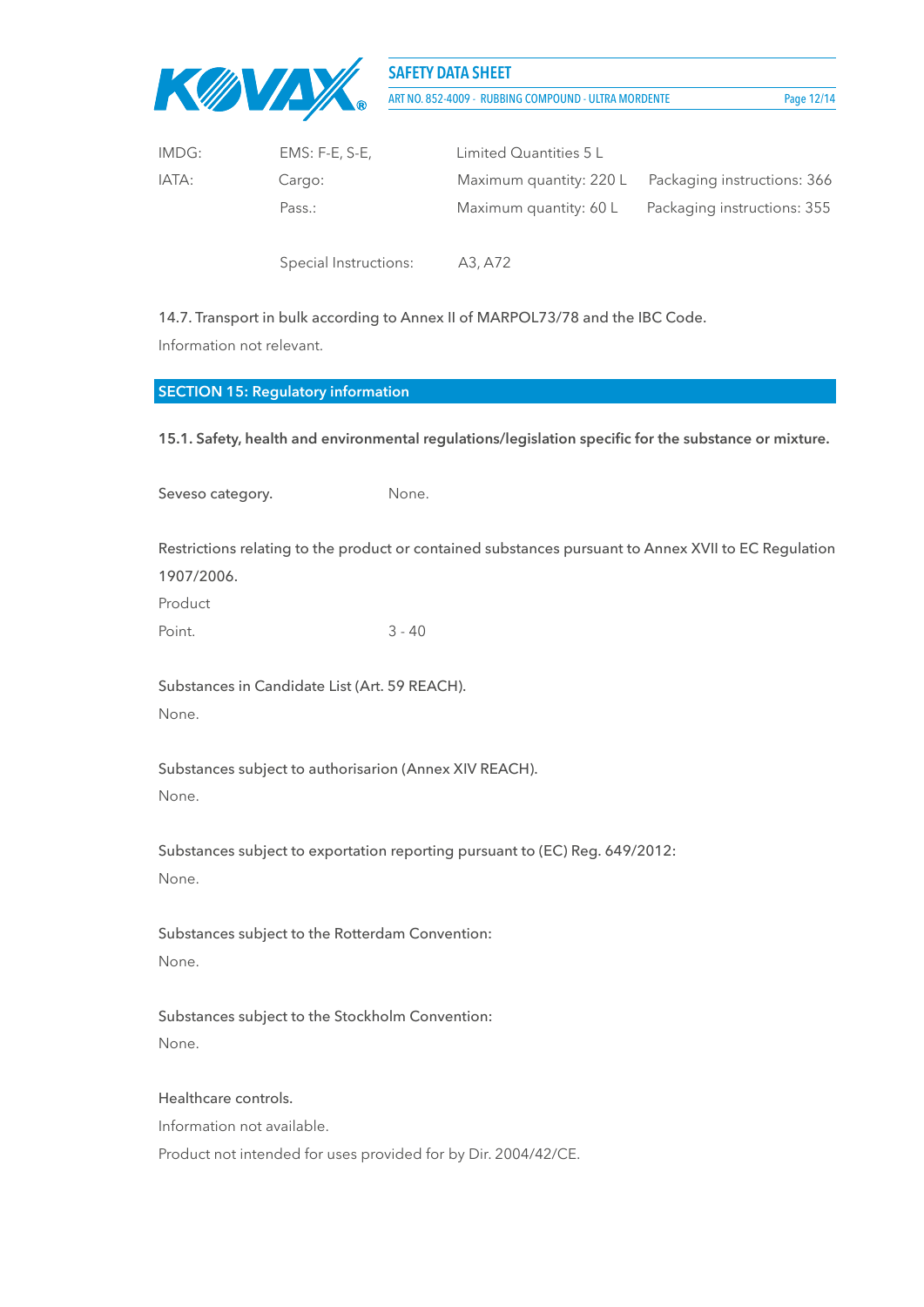

ART NO. 852-4009 - RUBBING COMPOUND - ULTRA MORDENTE Page 13/14

### **15.2. Chemical safety assessment.**

No chemical safety assessment has been processed for the mixture and the substances it contains.

## **SECTION 16: Other information**

#### **Text of hazard (H) indications mentioned in section 2-3 of the sheet:**

| Flam. Liq. 3      | Flammable liquid, category 3                                       |
|-------------------|--------------------------------------------------------------------|
| Asp. Tox. 1       | Aspiration hazard, category 1                                      |
| Aquatic Chronic 2 | Hazardous to the aquatic environment, chronic toxicity, category 2 |
| Aquatic Chronic 3 | Hazardous to the aquatic environment, chronic toxicity, category 3 |
| H <sub>226</sub>  | Flammable liquid and vapour.                                       |
| H304              | May be fatal if swallowed and enters airways.                      |
| H411              | Toxic to aquatic life with long lasting effects.                   |
| H412              | Harmful to aquatic life with long lasting effects.                 |
| <b>EUH066</b>     | Repeated exposure may cause skin dryness or cracking.              |
|                   |                                                                    |

#### **LEGEND:**

- ADR: European Agreement concerning the carriage of Dangerous goods by Road
- CAS NUMBER: Chemical Abstract Service Number
- CE50: Effective concentration (required to induce a 50% effect)
- CE NUMBER: Identifier in ESIS (European archive of existing substances)
- CLP: EC Regulation 1272/2008
- DNEL: Derived No Effect Level
- EmS: Emergency Schedule
- GHS: Globally Harmonized System of classification and labeling of chemicals
- IATA DGR: International Air Transport Association Dangerous Goods Regulation
- IC50: Immobilization Concentration 50%
- IMDG: International Maritime Code for dangerous goods
- IMO: International Maritime Organization
- INDEX NUMBER: Identifier in Annex VI of CLP
- LC50: Lethal Concentration 50%
- LD50: Lethal dose 50%
- OEL: Occupational Exposure Level
- PBT: Persistent bioaccumulative and toxic as REACH Regulation
- PEC: Predicted environmental Concentration
- PEL: Predicted exposure level
- PNEC: Predicted no effect concentration
- REACH: EC Regulation 1907/2006
- RID: Regulation concerning the international transport of dangerous goods by train